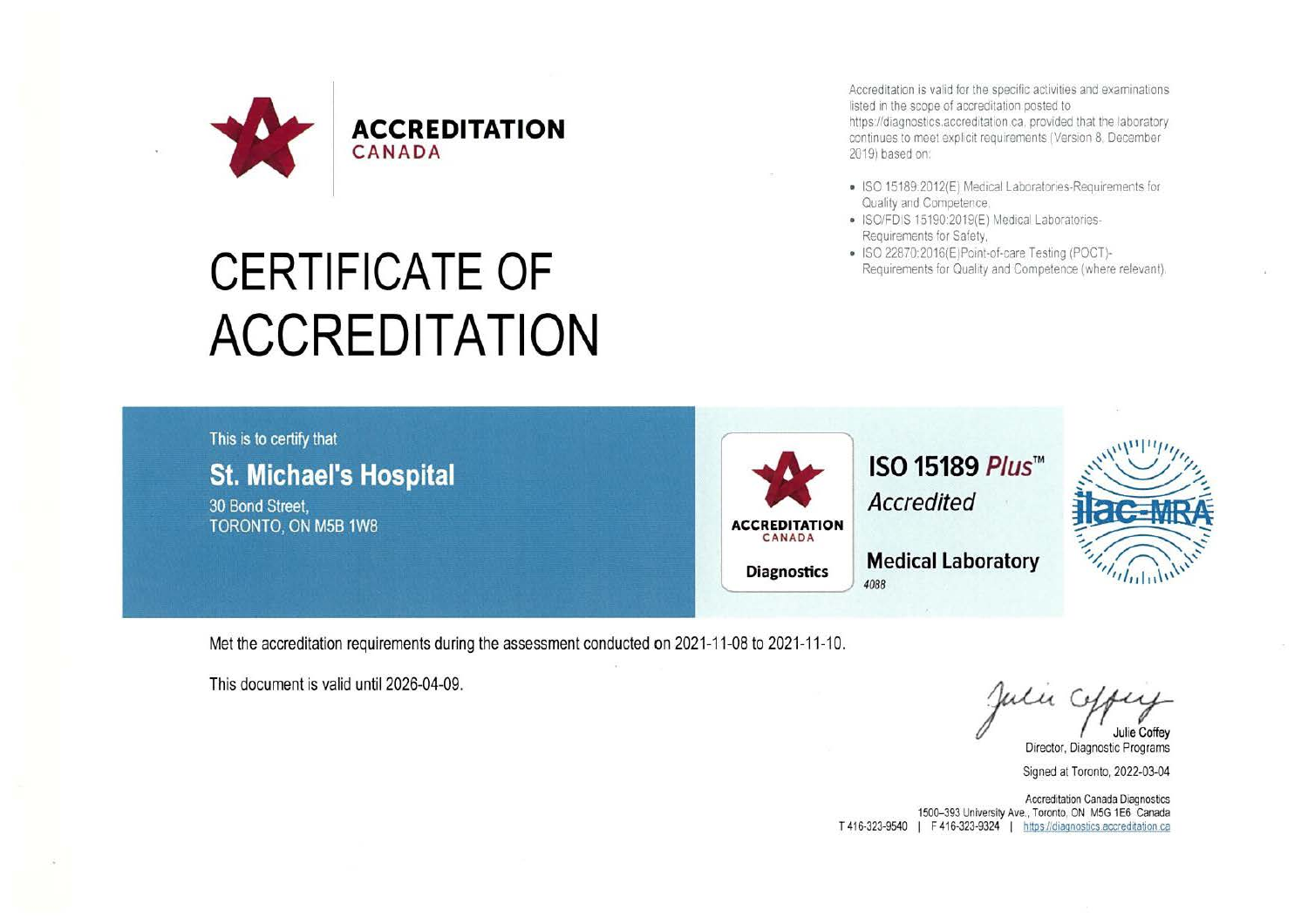

Accreditation is valid for specimen collection provided that the laboratory continues to meet explicit requirements (Version 8. December 2019) based on:

- ISO 15189:2012(E) Medical Laboratories-Requirements for Quality and Competence,
- ISO/FDIS 15190:2019(E) Medical Laboratories-Requirements for Safety,

## This is to certify that **St. Michael's Hospital**  Collection site located at: 140 The Esplanade, Toronto, ON MSA 4P5 **ACCREDITATION ACCREDITATION Diagnostics ISO 15189 Plus™ Accredited Medical Laboratory**  *088*   $\eta^{11}$ <sup>11</sup>/1, ,'\ ' *I fl,-* ..\_,'\. ~ *1/;\_,.* ~,......\_\_\_...,.//,. **THE MILLIPS OF THE ATT flac-MRA** #**ac=MRA**  $\mathcal{L}(\mathcal{D})$ Medical Laboratory

Met the accreditation requirements during the assessment conducted on 2021-11-08 to 2021-11-10.

Met the accreditation requirements during the assessment conducted on 2021-11-08 to 2021-11-10.<br>This document is valid until 2026-04-09.<br>Director, Diagnostic Programs

Director, Diagnostic Programs

Signed at Toronto, 2022-03-04

Accreditation Canada Diagnostics 1500-393 University Ave., Toronto, ON MSG 1E6 Canada T 416-323-9540 I F 416-323-9324 I https://diagnostics accreditation ca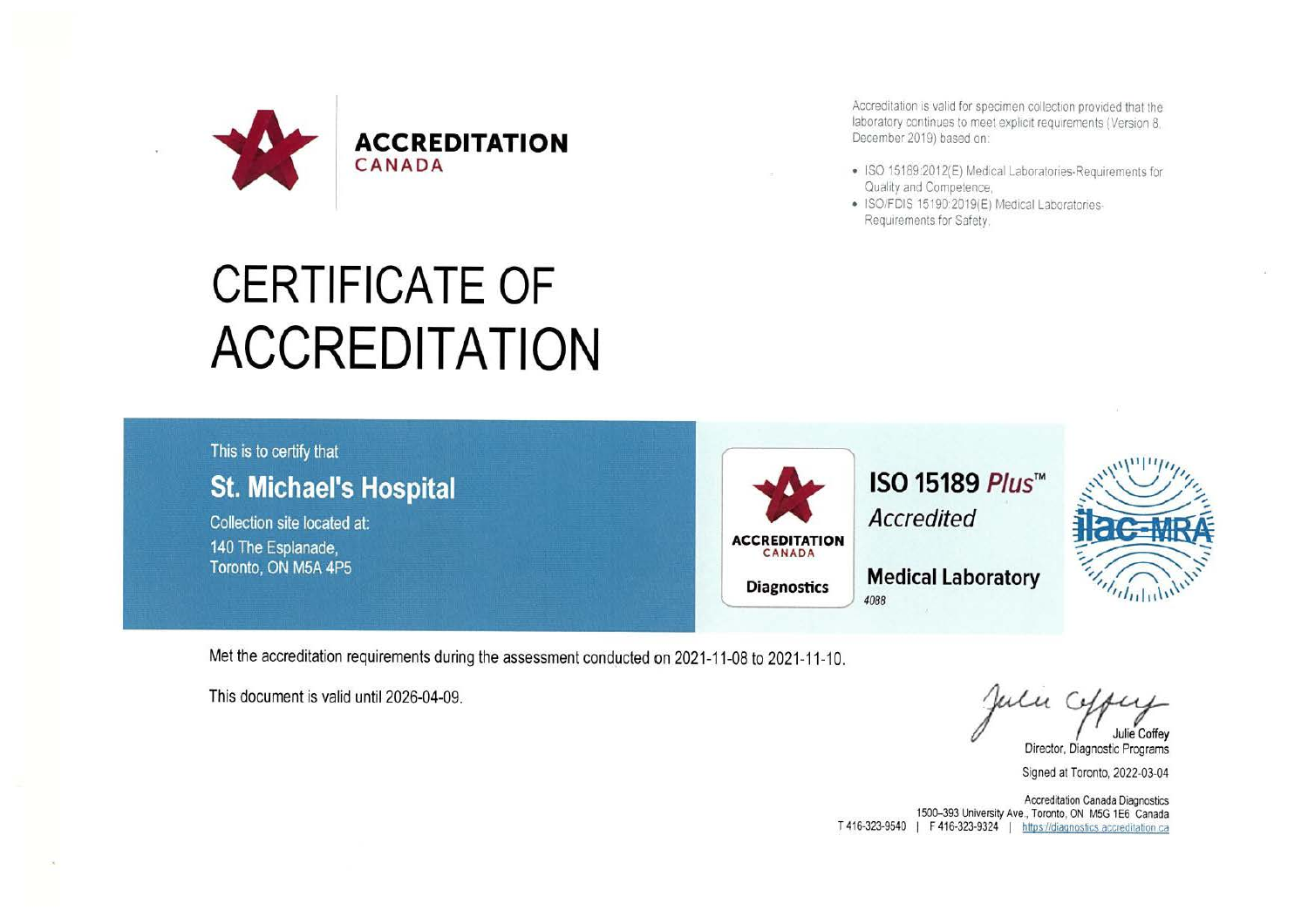

## **CERTIFICATE OF ACCREDITATION**

## Accreditation is valid for specimen collection provided that the laboratory continues to meet explicit requirements (Version 8, December 2019) based on:

- ISO 15189:2012(E) Medical Laboratories-Requirements for Quality and Competence,
- ISOIFOIS 15190 2019(E) Medical Laboratories-Requirements for Safety.



Met the accreditation requirements during the assessment conducted on 2021-11-08 to 2021-11-10.<br>
This document is valid until 2026-04-09.<br>
Dire

*Julie Coffey* 

Director, Diagnostic Programs

Signed at Toronto, 2022-03-04

Accreditation Canada Diagnostics 1500-393 University Ave., Toronto, ON M5G 1E6 Canada T 416-323-9540 I F 416-323-9324 I nttps1/diaqnostics accreditabon ca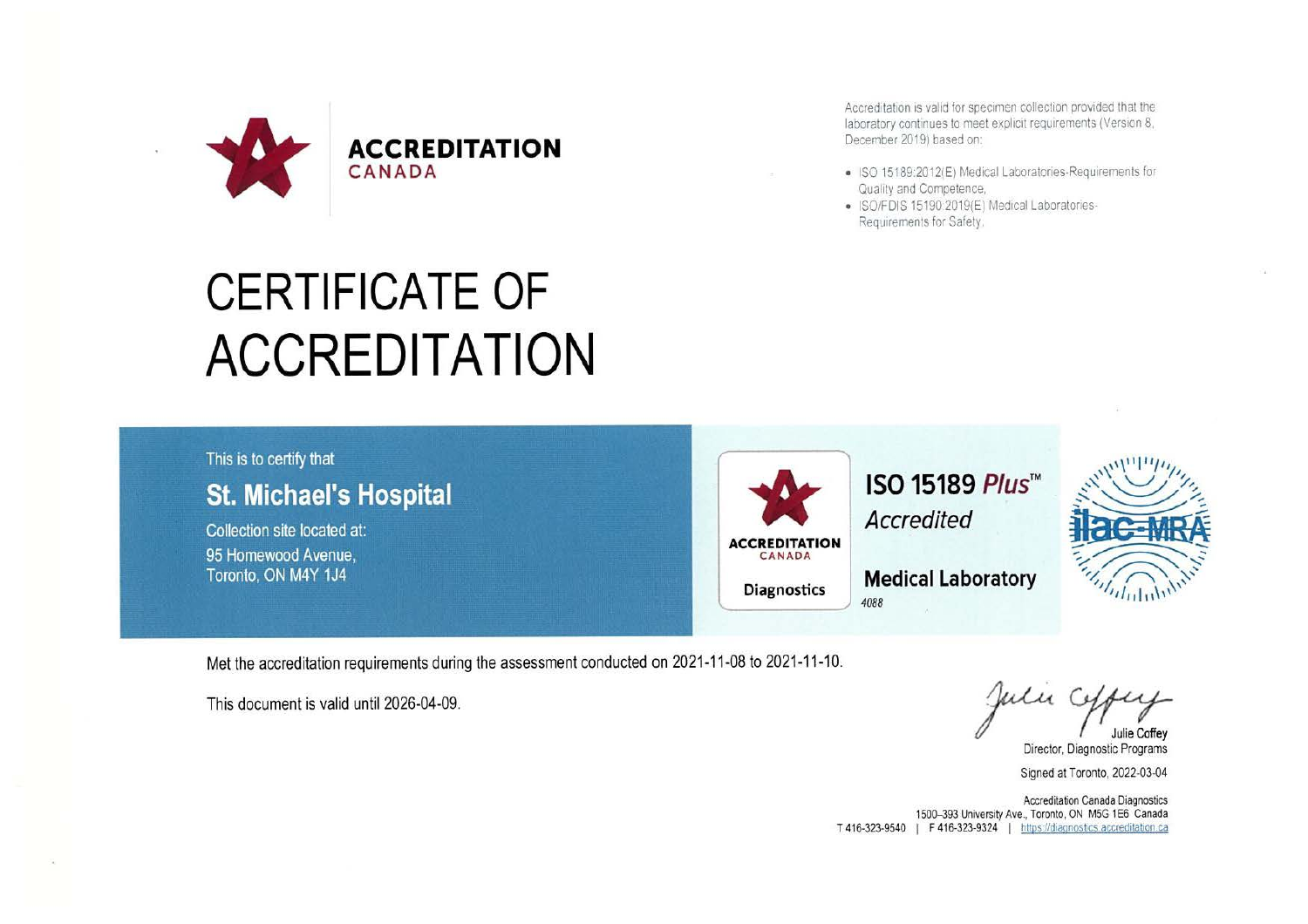

Accreditation is valid for specimen collection provided that the laboratory continues to meet explicit requirements (Version 8. December 2019) based on:

- ISO 15189:2012(E) Medical laboratories-Requirements for Quality and Competence.
- ISO/FDIS 15190 2019(E) Medical Laboratories-Requirements for Safety,



Met the accreditation requirements during the assessment conducted on 2021-11-08 to 2021-11-10.

Met the accreditation requirements during the assessment conducted on 2021-11-08 to 2021-11-10.<br>This document is valid until 2026-04-09.<br>Director, Diagnostic Programs

Director, Diagnostic Programs

Signed at Toronto, 2022-03-04

Accreditation Canada Diagnostics 1500-393 University Ave., Toronto, ON M5G 1E6 Canada T 416-323-9540 | F 416-323-9324 | https://diagnostics.accreditation.ca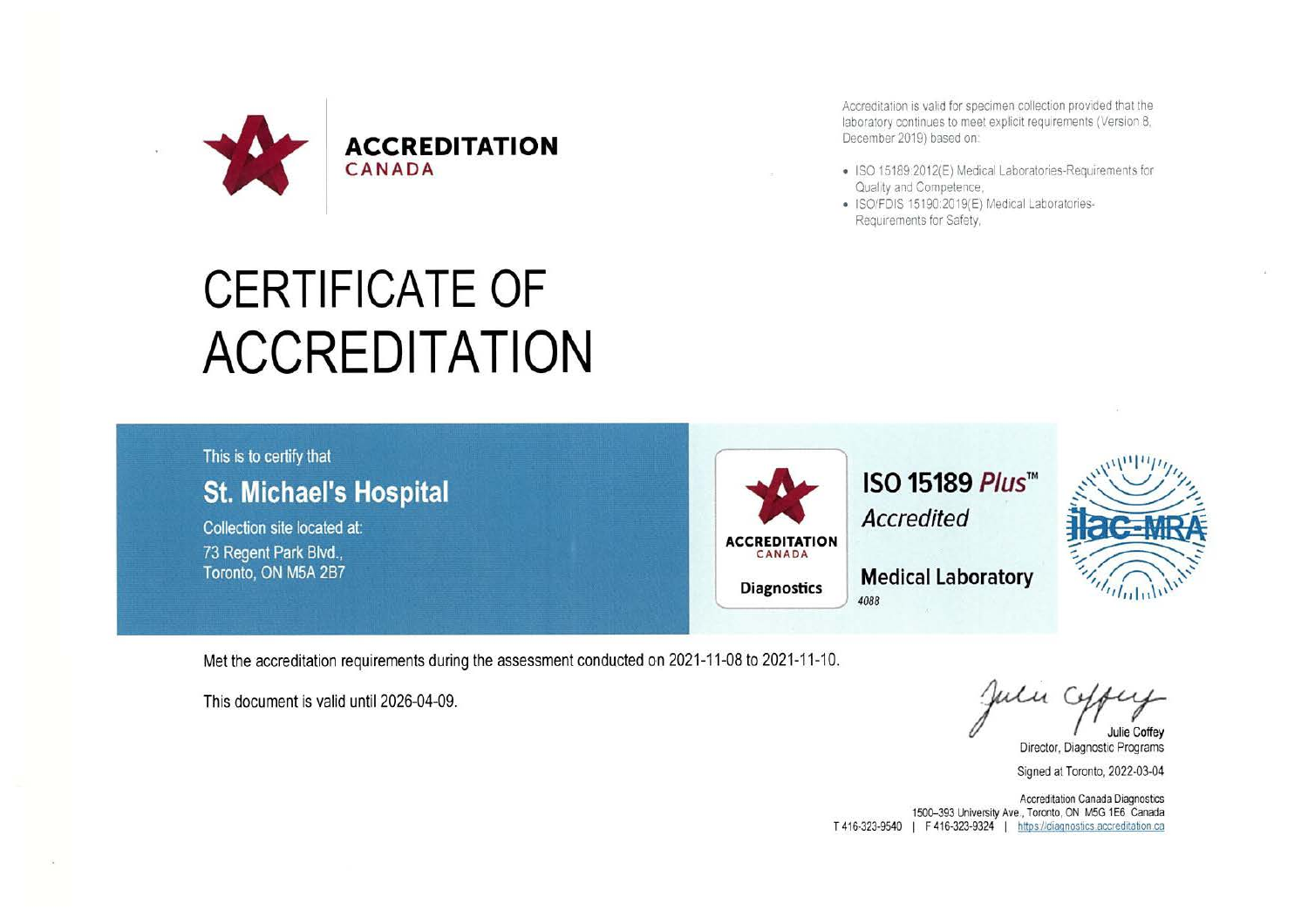

**ACCREDITATION** 

Accreditation is valid for specimen collection provided that the laboratory continues to meet explicit requirements (Version 8) December 2019) based on:

- ISO 15189:2012(E) Medical Laboratories-Requirements for Quality and Competence,
- ISO/FDIS 15190:2019(E) Medical Laboratories-Requirements for Safety.



Met the accreditation requirements during the assessment conducted on 2021-11-08 to 2021-11-10.<br>
This document is valid until 2026-04-09.<br>
Director, Diagnostic Programs

Director, Diagnostic Programs

Signed at Toronto, 2022-03-04

Accreditation Canada Diagnostics 1500-393 University Ave., Torooto, ON MSG 1E6 Canada T 416-323-9540 | F 416-323-9324 | https://diagnostics.accreditation.ca